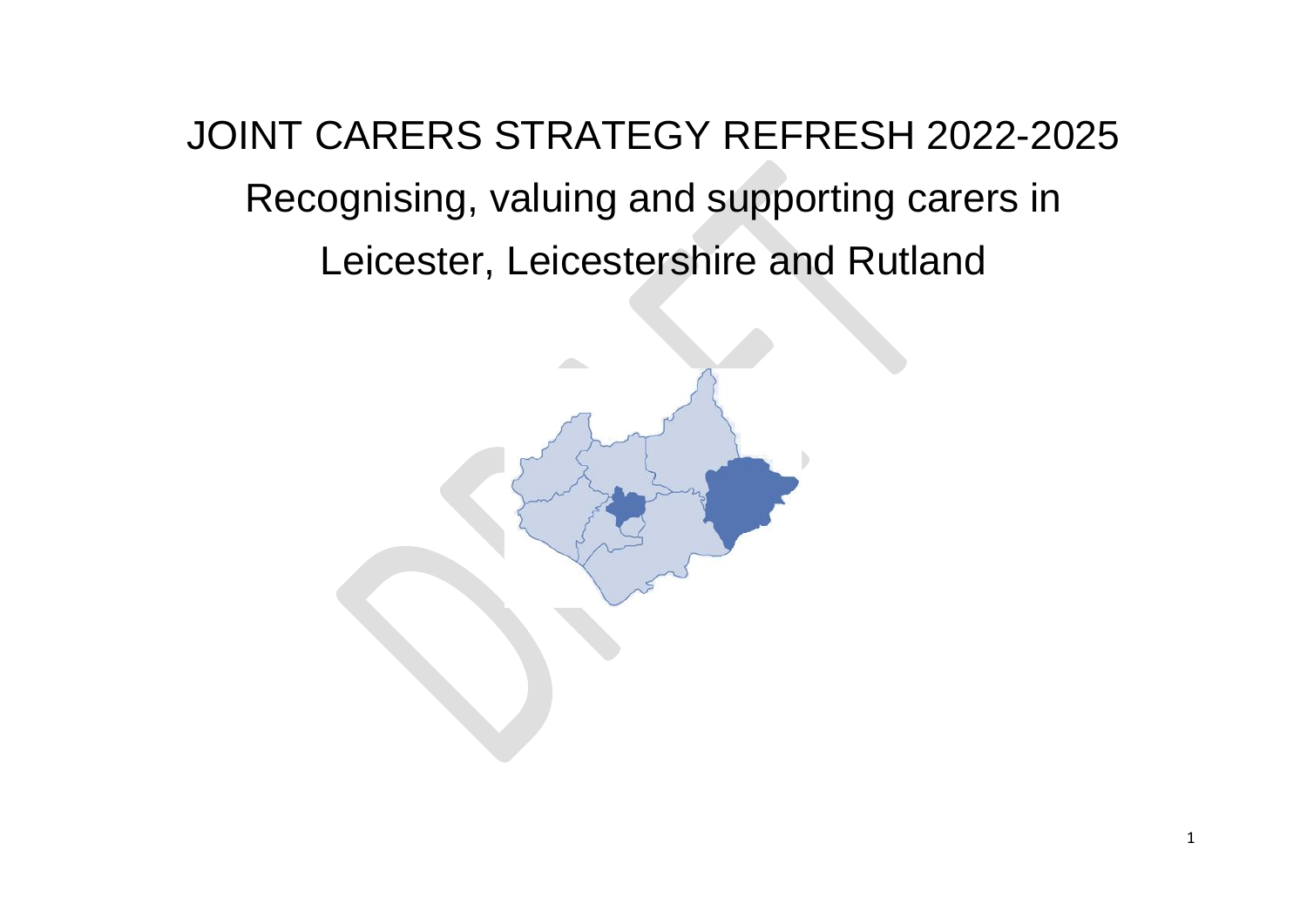# **Contents**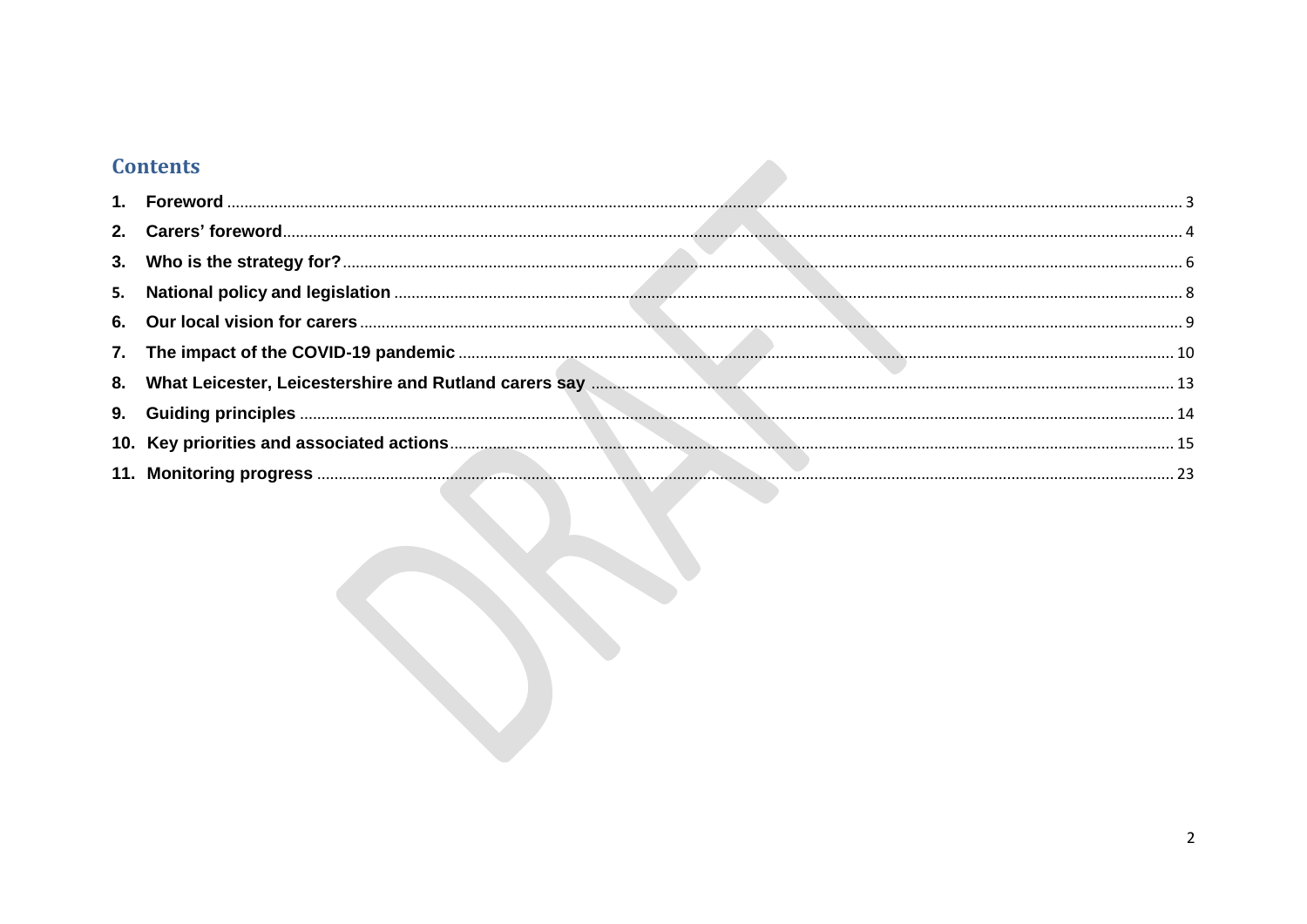## <span id="page-2-0"></span>**1. Foreword**

The COVID-19 pandemic has been a challenging time for everyone. While many people have played an important role enabling others to cope with those challenges, it is especially important to recognise all those people who look after someone who couldn't manage without their support. Carers play an essential role in our communities, often without recognition of the commitments they make and the substantial impact that their selfless commitment to others can have on their own wellbeing. We would like to express our thanks to carers across Leicester, Leicestershire & Rutland and publicly recognise the outstanding contribution they make to our communities.

We have heard carers tell us how they can feel isolated, that they may experience higher levels of strain on their own physical health and wellbeing, and that they often feel worried about what the future holds since the pandemic. We have been mindful of this when setting the priorities detailed in the refreshed strategy. Central to this is that carers have told us that they want to have opportunities to live their own life alongside their caring role. We have listened to what they have said to us. We want to make sure that carers across Leicester, Leicestershire & Rutland have access to services that support their physical and mental health and promote their wellbeing. One important element of this is identifying carers early and ensuring that the right support is accessible in the right places and at the right time for all carers.

We recognise that in order to achieve this vision and the best possible outcomes for carers, NHS and local authority partners need to work collaboratively. We therefore publish our strategy jointly as a sign of how we intend to work together. With our minds now set firmly on 'recovery' and living with COVID, this refreshed strategy reflects our ongoing commitment to carers. We look forward to seeing the implementation of the plans within the strategy over the next five years and being part of a system that ensures carers are not only recognised but are valued and supported to live healthy and fulfilled lives.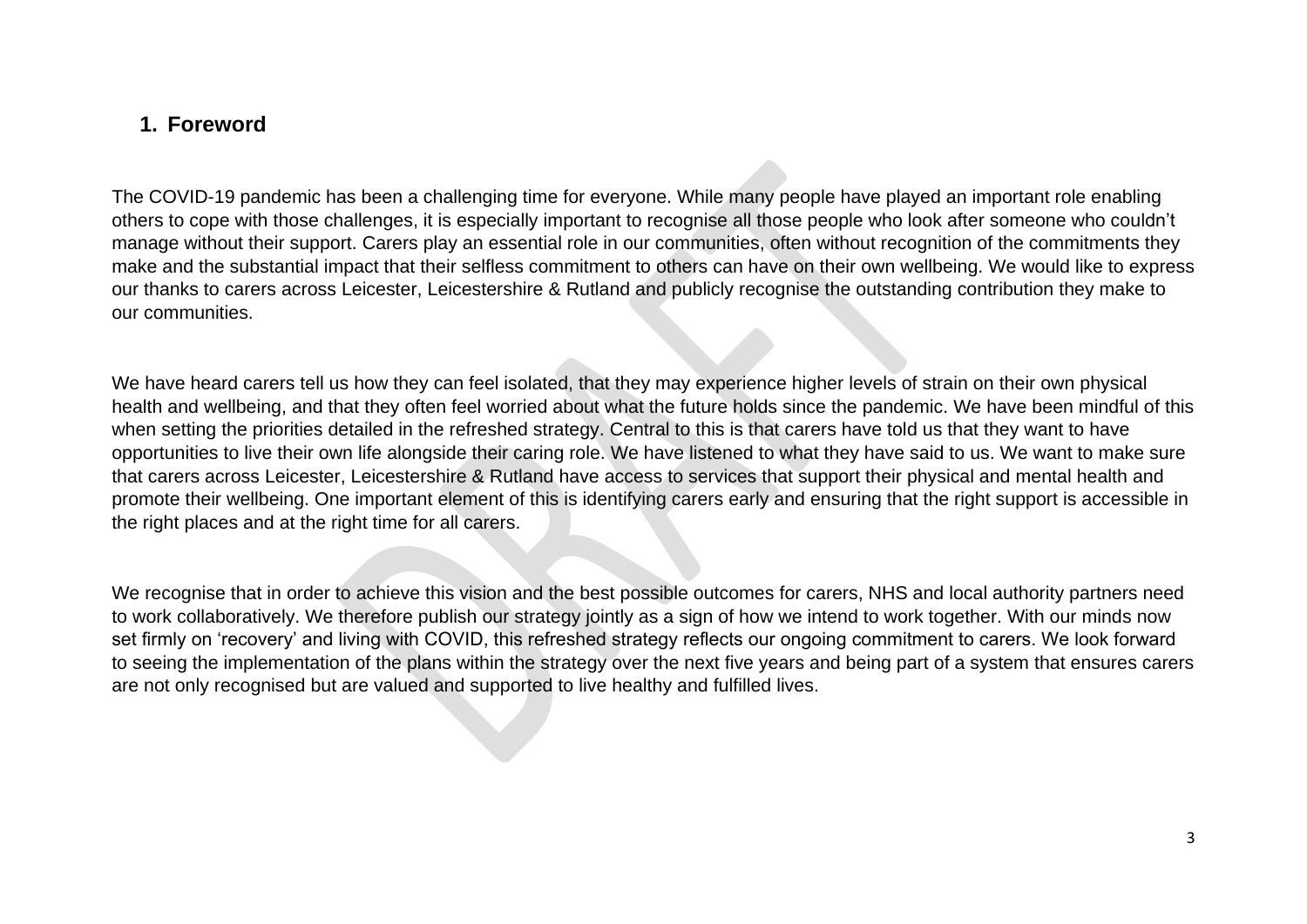## <span id="page-3-0"></span>**2. Carers' foreword**

#### Young carers

'For us the strategy means that someone recognises what we do, how we feel and how we struggle.

It's a start in being supported as a young carer and being given time out to think about my emotional wellbeing as I suffer, as I'm isolated more than my friends.

It's important that everyone who is involved with young carers sees the strategy, especially schools. We spend so much time in school it would be great if this strategy brings change. We'd like to see every school having a named person who is the link person for the young carers, someone who understand us more, who understands the reasons we miss deadlines or are late to school. The strategy will hopefully affect the things that matter to us and allow us to talk about our worries and our good parts of life.'

#### Adult carers

'I'm delighted to have been asked to write this foreword. Cards on the table. I don't think carers were particularly well served in the past and I'm not sure they are now. I could go on about that but I won't. Why? Because I think it's changing, in fact I know it is, and I know the desire to improve is coming from providers as well as carers. A glimpse of this is a carer's voice being heard here right at the beginning.

What is a carer and why do they need a strategy? With one in four adults becoming a carer during the pandemic (and already we're ignoring the vast number of young carers) the idea that there will be a simple definition is wishful thinking. What connects me (a working carer) with a young carer, with a parent carer, with a young adult carer? Well, there is someone who couldn't cope with their everyday life without my help, without our help. Doesn't much matter who or how, there is someone who we have a commitment to support. We are part of the team (us, medical, domiciliary care, social work) that works together to help someone live their life.

And that's where this strategy could, and should, and will if we follow it, take us. A team. Working together. Agencies communicating with each other, carers in that loop. Carers being treated the same way as professionals, informed, included, supported. Good employment practice extended to include **all** the care team members, to include carers.

As well as treating carers as part of the team there's another job for you professionals. You need to tell us that what we're doing has a name. Carers rarely define themselves as 'a carer' we're sons, daughters, parents, friends, and that's how we see ourselves.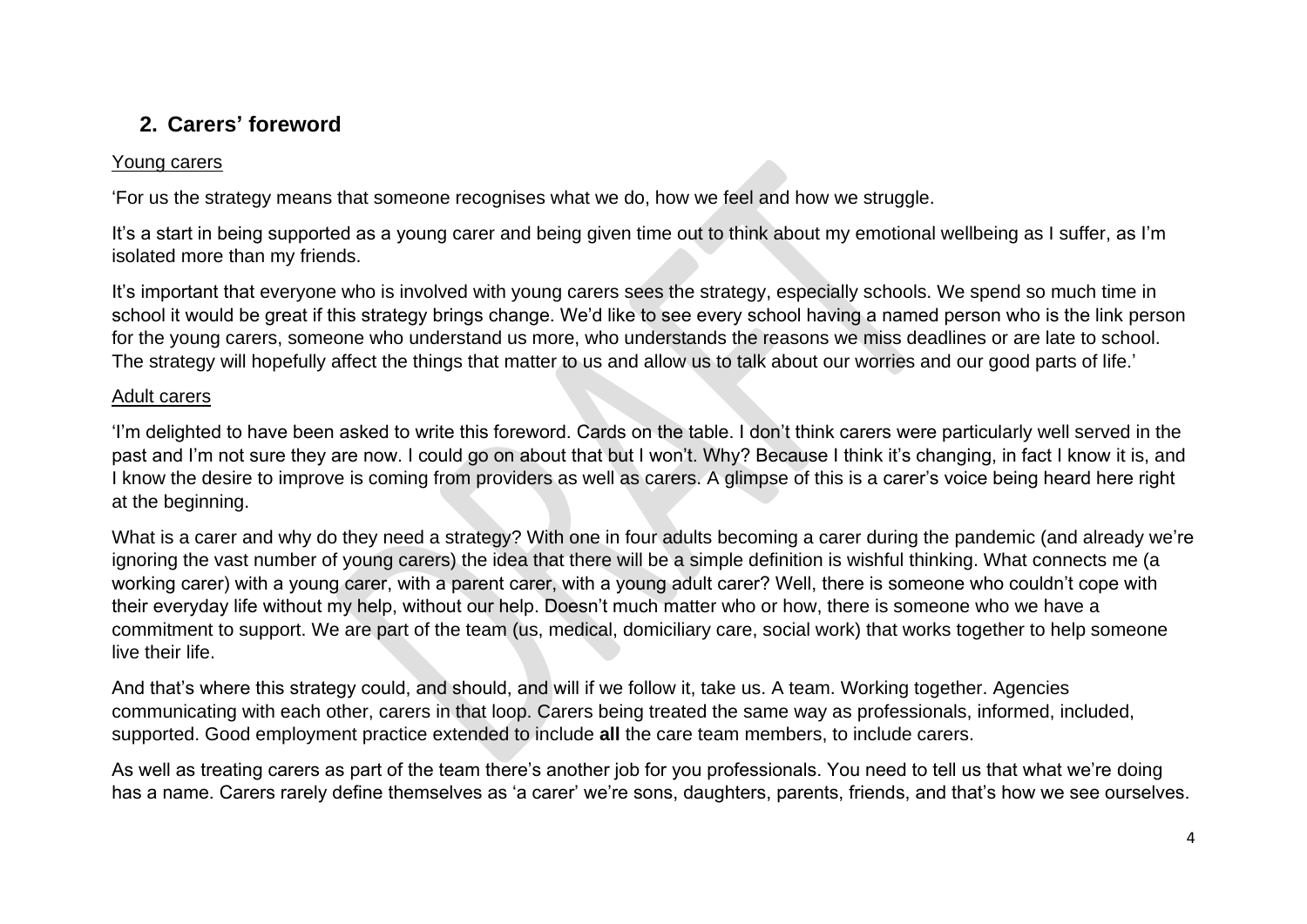'Carer' is a label not an identity. The thing is, if I don't think to call what I do 'caring' then I'm unlikely to know there's an Act that grants me rights; that there's a dedicated support service for me; that there are people who will help me. 'Carers' don't know this. We really don't. If you tip us the nod you can make our lives so much better and that's got to be worth your effort.

Sounds like a plan? We all want the same thing. The best possible life for the person we're supporting without burning ourselves out. Here's how we do it…'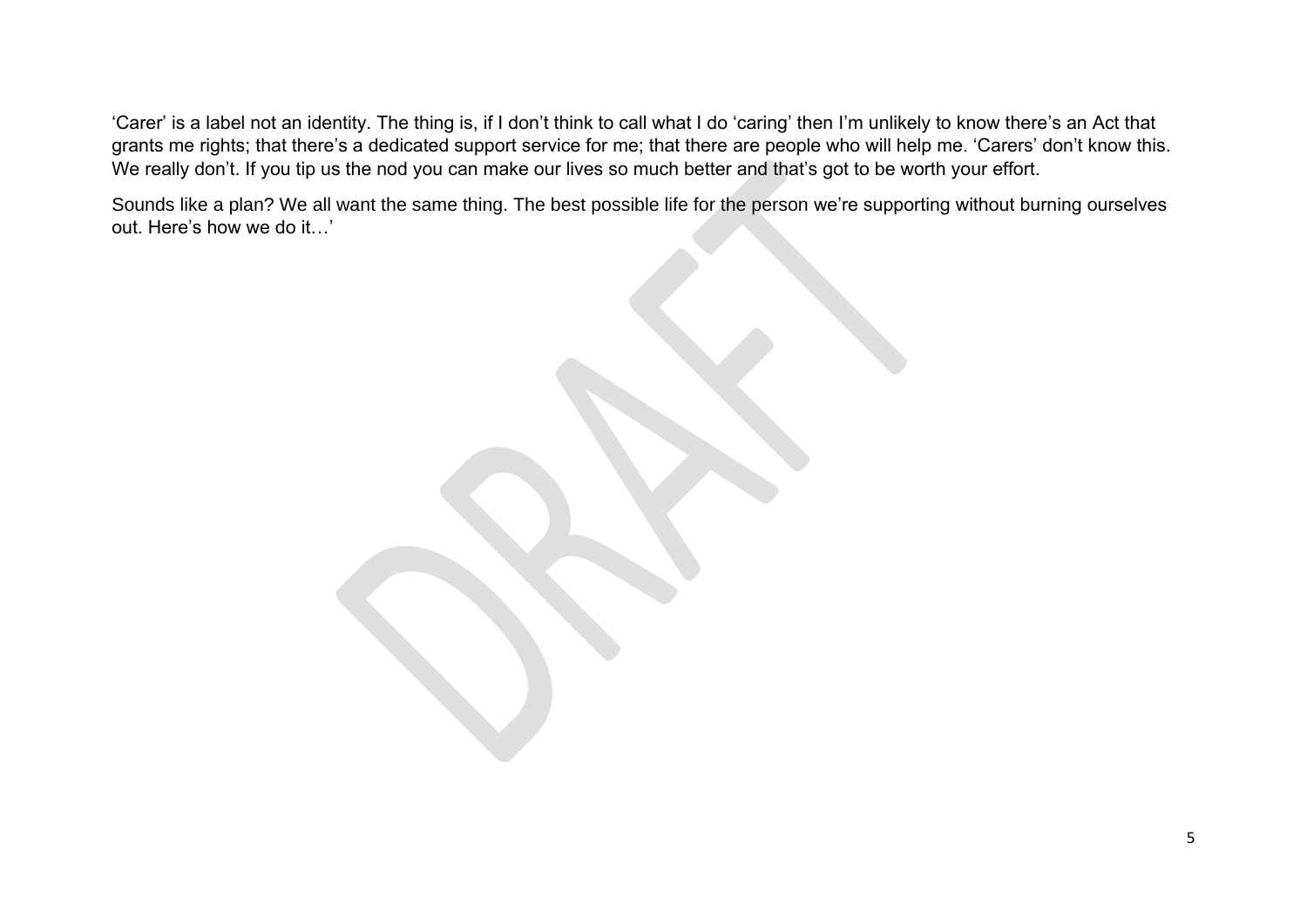## <span id="page-5-0"></span>**3. Who is the strategy for?**

**'We would describe a carer as anyone who supports and cares, unpaid, for a family member or friend living with a disability, long-term illness, substance misuse or a mental health need, who would not manage without their help.'**

One of the biggest challenges in developing a strategy for carers, is that there are many definitions that apply, including within various national policy and legislation documents. Comments provided to us by carers across Leicester, Leicestershire & Rutland have suggested that the following factors are important to acknowledge explicitly:

- That a carer does not always live with the person they care for
- That a caring role should not be defined by the number of hours they provide care
- That the carer could be caring for their son, daughter, husband, wife, mother, or father, but that this list is not exhaustive, and the relationship between the carer and the person may also extend beyond traditional family roles
- Sometimes a carer can be caring for more than one person, across differing generations
- Carers may also receive support from a carer themselves
- Receipt of a carers allowance does not mean that they are in a paid carer role
- Carers can be any age adult carers over age 18, young carers under age 18 and young adult carers aged between 18 and 25.

It is recognised that some people do not relate to the term 'carer' however, for the purpose of this strategy this will be the term used to encapsulate the diverse nature of the caring role.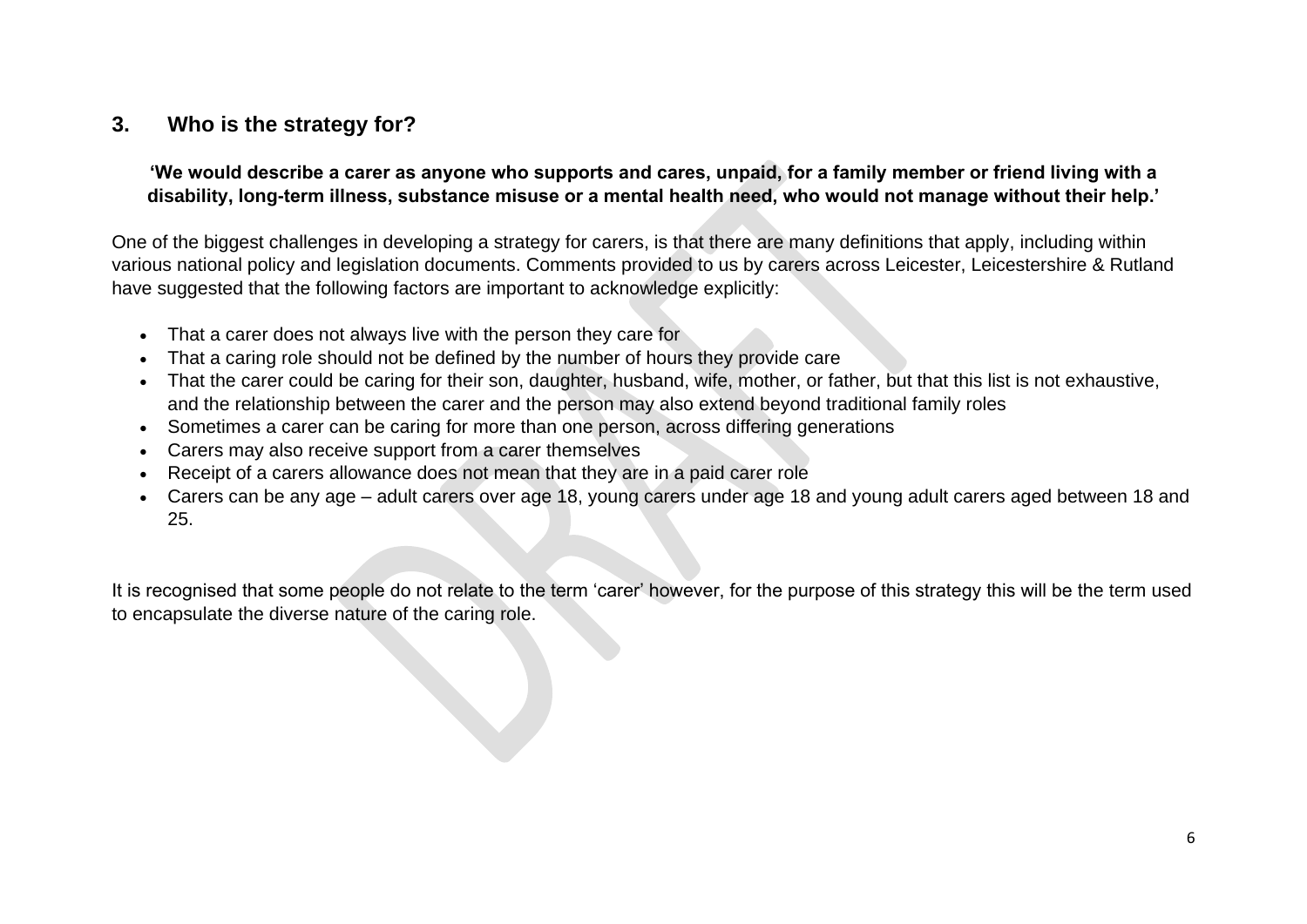# **4. Profile of carers in Leicester, Leicestershire and Rutland**

NEED CENSUS DATA – not due until Summer 2022 Census data to be included

- Carers' gender
- Ethnicity
- Age
- Number of hours spent caring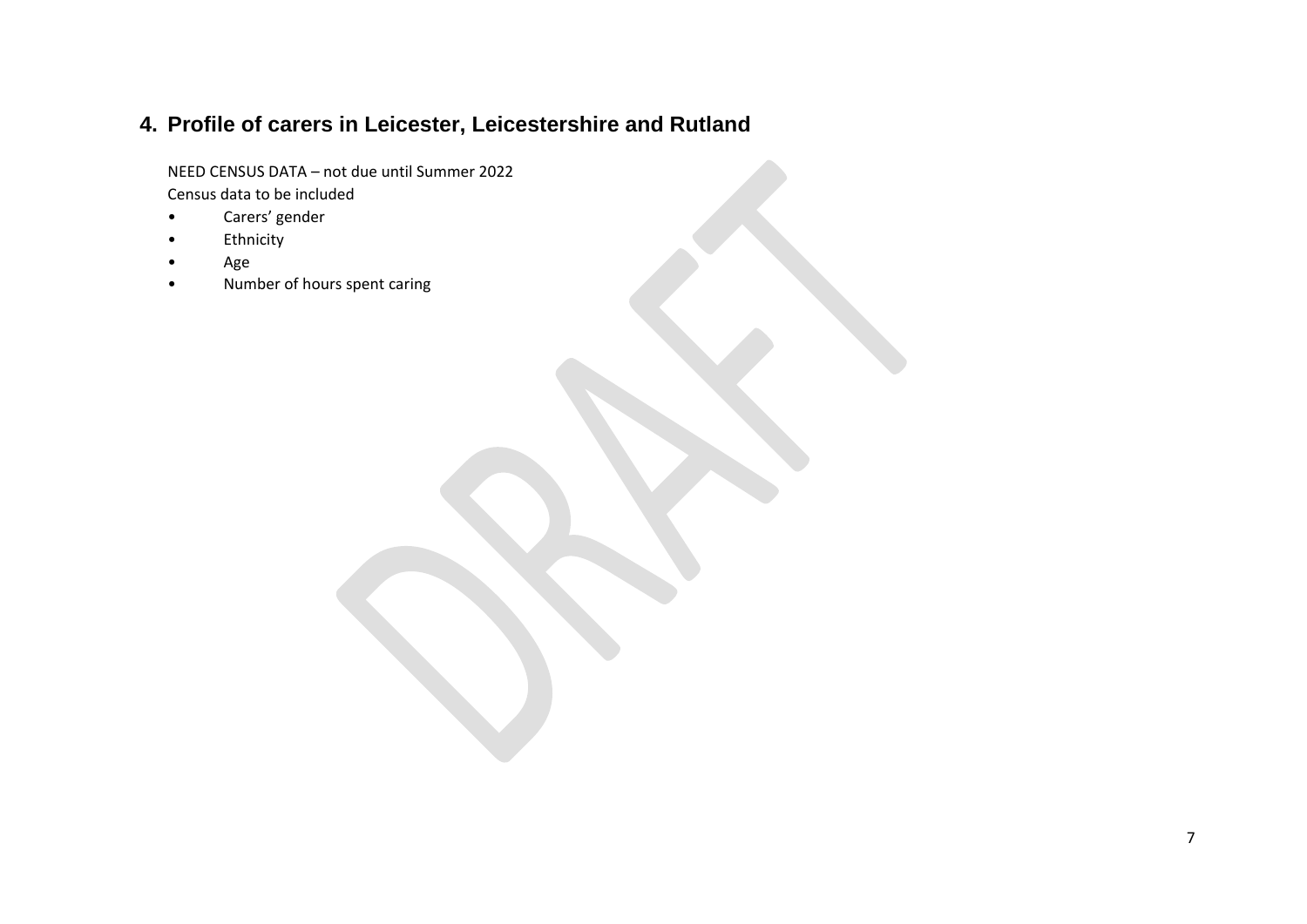<span id="page-7-0"></span>**5. National Policy and Legislation**



This carers strategy works to support the aims of the Government as highlighted within these national policy and legislative documents.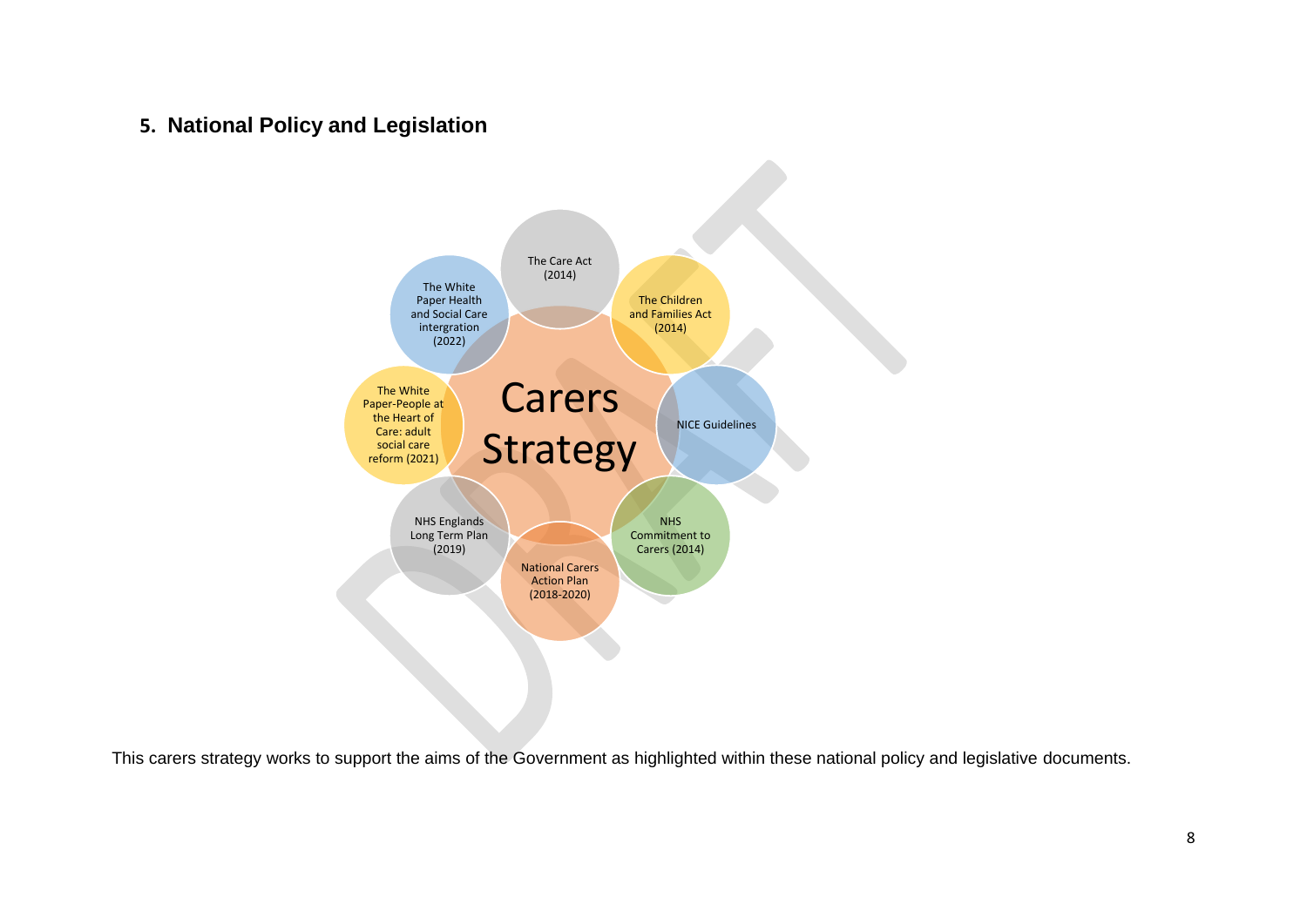## <span id="page-8-0"></span>**6. Our local vision for carers**

**'Carers, of all ages across Leicester, Leicestershire and Rutland will be identified early, feel valued and respected. They will be offered appropriate support wherever possible to enable them to continue their caring role and maintain their own health and wellbeing'.**

This strategy has been refreshed to reflect the accomplishments of the previous strategy such as:

- Launching a Leicester, Leicestershire and Rutland carers passport
- The incorporation of quality markers in GP surgeries
- Staff training around carer awareness within a number of health and social care organisations
- A review of the information and advice available to carers with necessary updates
- Larger numbers of carers registering with their GP's
- A new regional carer co-production group.

It builds on existing actions and represents the voice of local carers across Leicester, Leicestershire and Rutland, particularly following the COVID-19 pandemic. It also sits alongside other local plans, such as the Health and Wellbeing Strategies for Leicester, Leicestershire & Rutland 2022-2032 and Social Care Strategies for Adults and Children's Services across Leicester City & Leicestershire and Rutland County Councils. Ongoing challenges such as continuing to raise awareness of carer issues, promoting the early identification of carers, and continuing to keep information up to date remain embedded within the priorities of the refreshed strategy.

The organisations signed up to this strategy have committed to work together to deliver our local vision for carers. These include Leicester City Council, Leicestershire, and Rutland County Councils (responsible for social care), Leicester, Leicestershire & Rutland Clinical Commissioning Groups who work alongside GP surgeries, Leicestershire Partnership NHS Trust, University Hospitals of Leicester, voluntary and community sector organisations (notably organisations delivering carer support services and speaking on behalf of carers), and Healthwatch Leicestershire. This means the strategy is a guiding document for both health and social care support.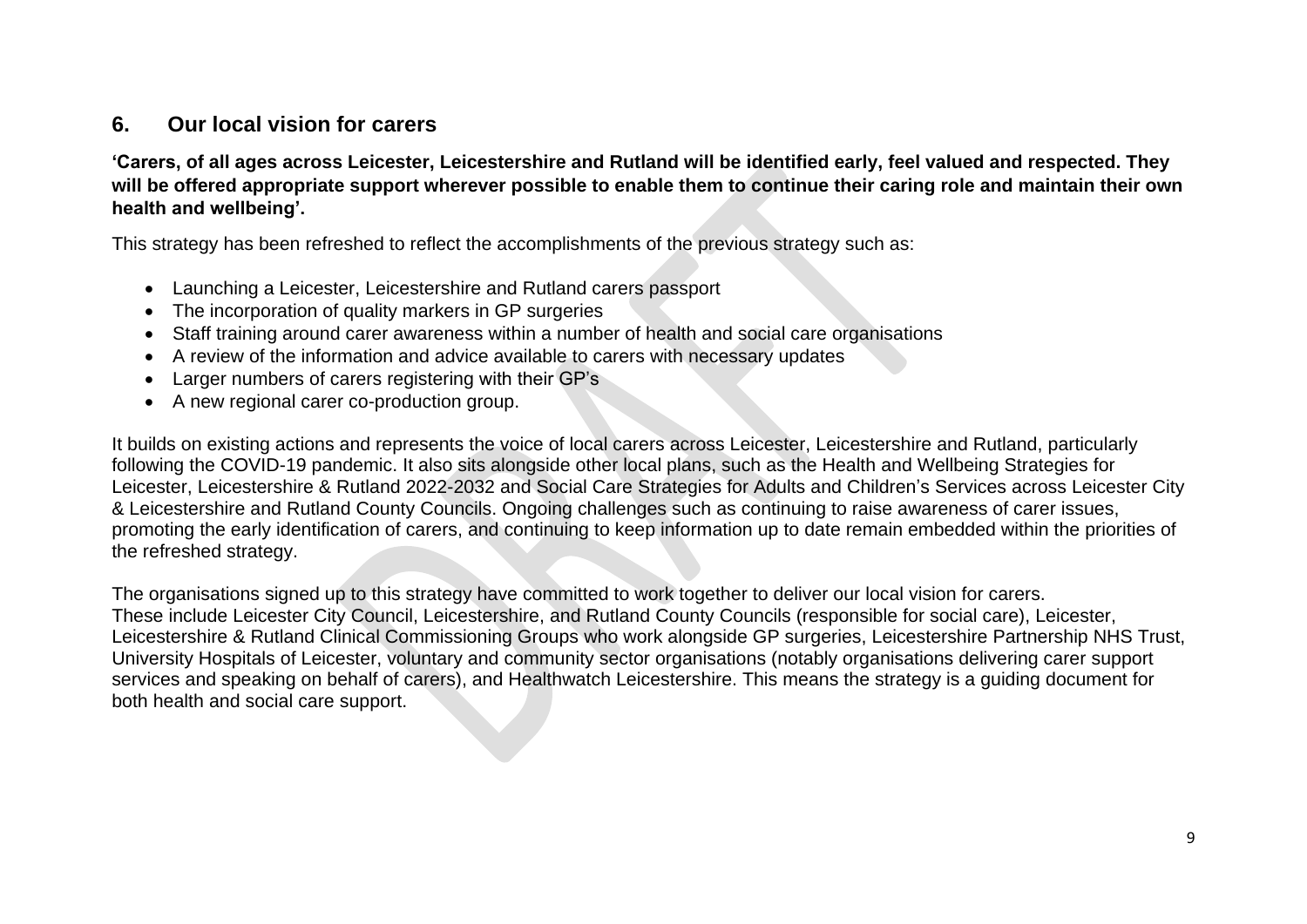## <span id="page-9-0"></span>**7. The impact of the COVID-19 pandemic**

No one could have anticipated that during the life of the 2018-2021 strategy, there would be a pandemic that would have such a monumental impact on carers' lives. As a nation we are moving to recovery and living safely with Covid but for carers there are lasting effects on many areas of their lives: their mental and physical health, employment and finances, their emotional wellbeing, with many taking on a new role as a carer.

#### **Increase in carer numbers**

Carers UK estimate that an additional 4.5 million people became carers overnight, in March 2020 which equates to 1 in 4 UK adults providing care to an older, disabled or ill relative or friend at the height of the pandemic. If we apply this across Leicester, Leicestershire and Rutland this suggests there would be around 220,000 adult carers.

## **We acknowledge this increase and prioritise carer identification**

#### **Loneliness**

Carers had already told us they experience feelings of loneliness; and Carers UK research shows that the number of carers feeling isolated doubled from 2020-2021 from 9% to 18%. This was also echoed by carers locally. Those feelings increased because of physical distancing and shielding, the closure of community services, unemployment, and the loss of loved ones which subsequently affected the mental well-being and resilience of the caring community.

Prior to the pandemic, young carers were already an under-identified and under-recognised group. The closure of schools, universities and other educational settings during the pandemic meant that many young carers lost regular forms of contact, increasing the invisibility of young carers.

## **We acknowledge and prioritise the need for carers to have a life alongside caring**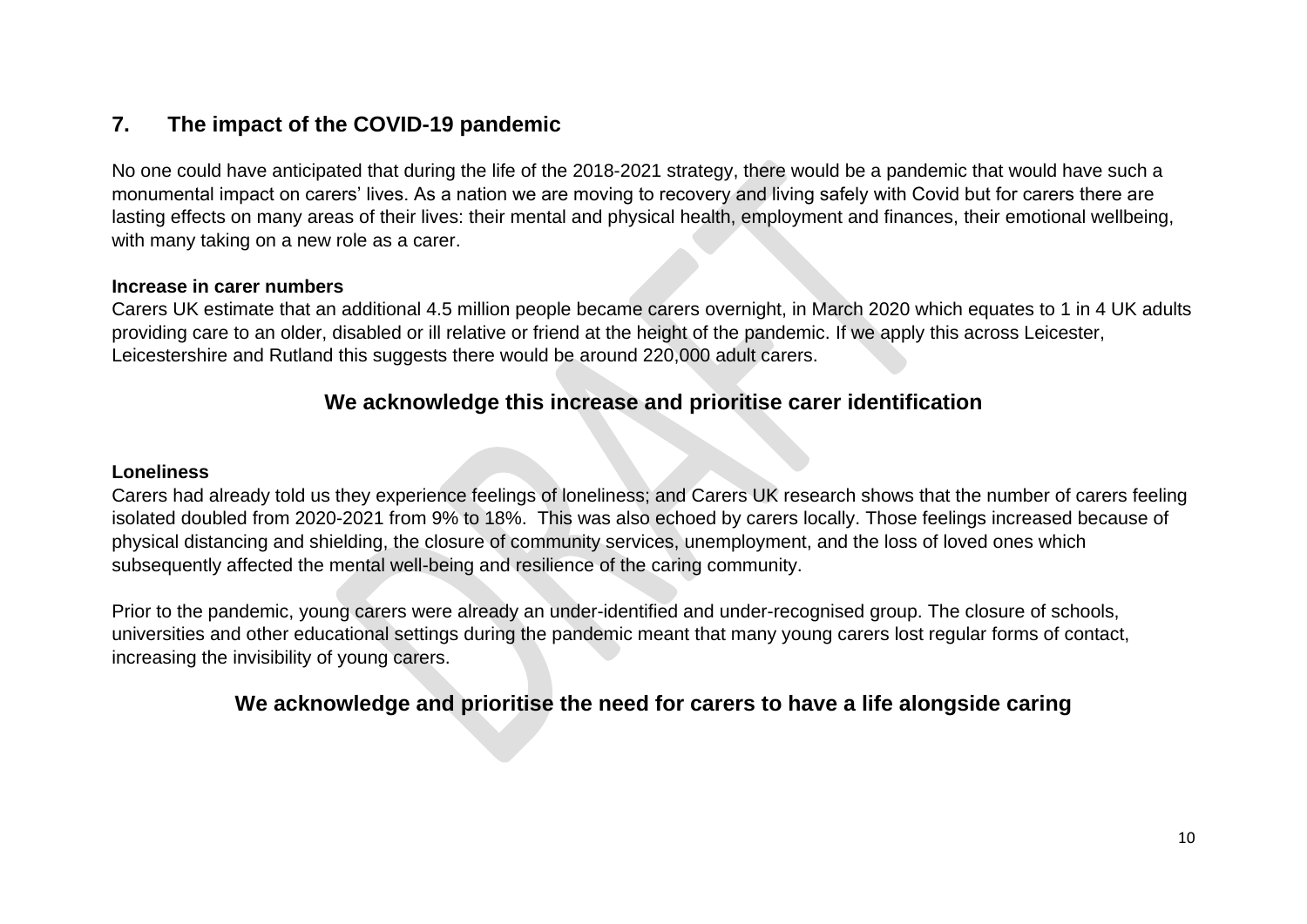#### **Providing more care**

According to Carers Trust, 58% of young carers are caring for longer since Covid-19 and are spending on average ten hours a week more on their caring responsibilities. Among young adult carers the proportion is even higher at 63.6%.

A Carers UK report released in October 2020 states 81% of carers reported that they were providing more care since the start of the outbreak for one or more of the following reasons:

- The needs of the person they care for have increased.
- That local services reduced their offer or closed altogether
- Someone they rely on for breaks was no longer available
- They were worried about paid health and social care staff having contact with the person they care for.

As a result of this, 72% of carers have not had any breaks throughout the pandemic**.**

## **We acknowledge the need for carers to have a break from caring and prioritise actions to support this**

#### **Financial Impact**

Carer's UK State of Caring report 2021, stated that 36% of carers said their financial situation had got worse since the start of the pandemic, largely due to people being at home more, using more energy, being unable to work either due to being furloughed or as a result of the increase in care they were providing. Locally, carers have also highlighted these challenges, and this remains an area of concern as they also tackle the cost of living and fuel crises. Caring households are significantly more likely to have had difficulty paying for at least one type of living expense since the beginning of the pandemic compared to non-caring households.

## **We acknowledge and prioritise the need for carers to have appropriate advice around their financial circumstances**

### **Sortified The East Midlands' Unpaid Key Workers: Supporting Unpaid Carers by adapting services and responding to need during the COVID-19 crisis**

The East Midlands Association of Directors of Social Services (EM ADASS) recognised the impact of the pandemic on carers and commissioned a community interest company called Sortified to work with local carers to establish a simple list of recommendations for councils, based on their experiences of the pandemic. The subsequent report outlined areas where carers required support both on an immediate and long-term basis. As we are now learning to live with COVID-19 some of the immediate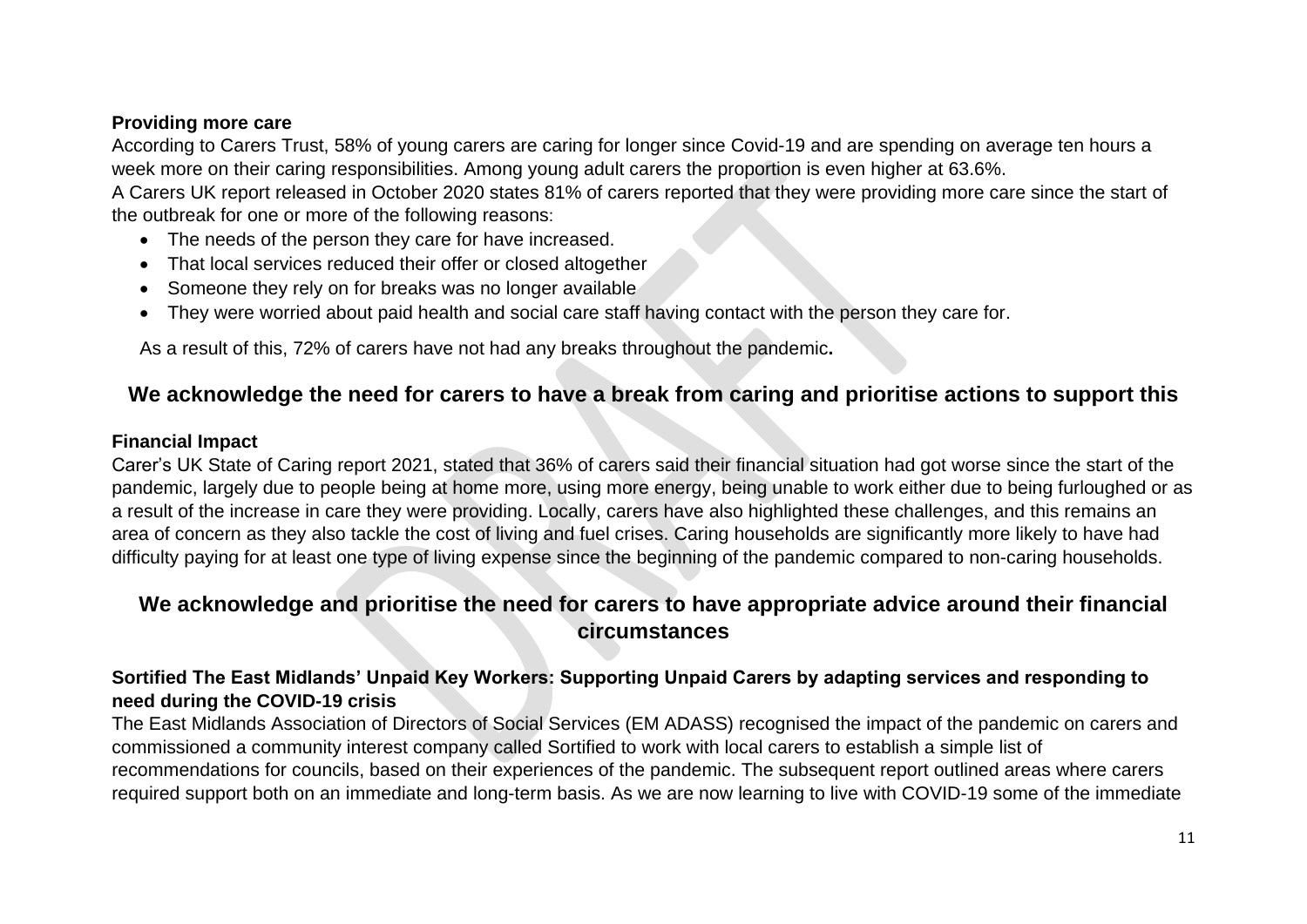concerns presented in the report are now resolved, however those that remain, have been built into our priorities within this strategy. The full report can be found at:<https://www.sortified.com/eastmidlandscarers>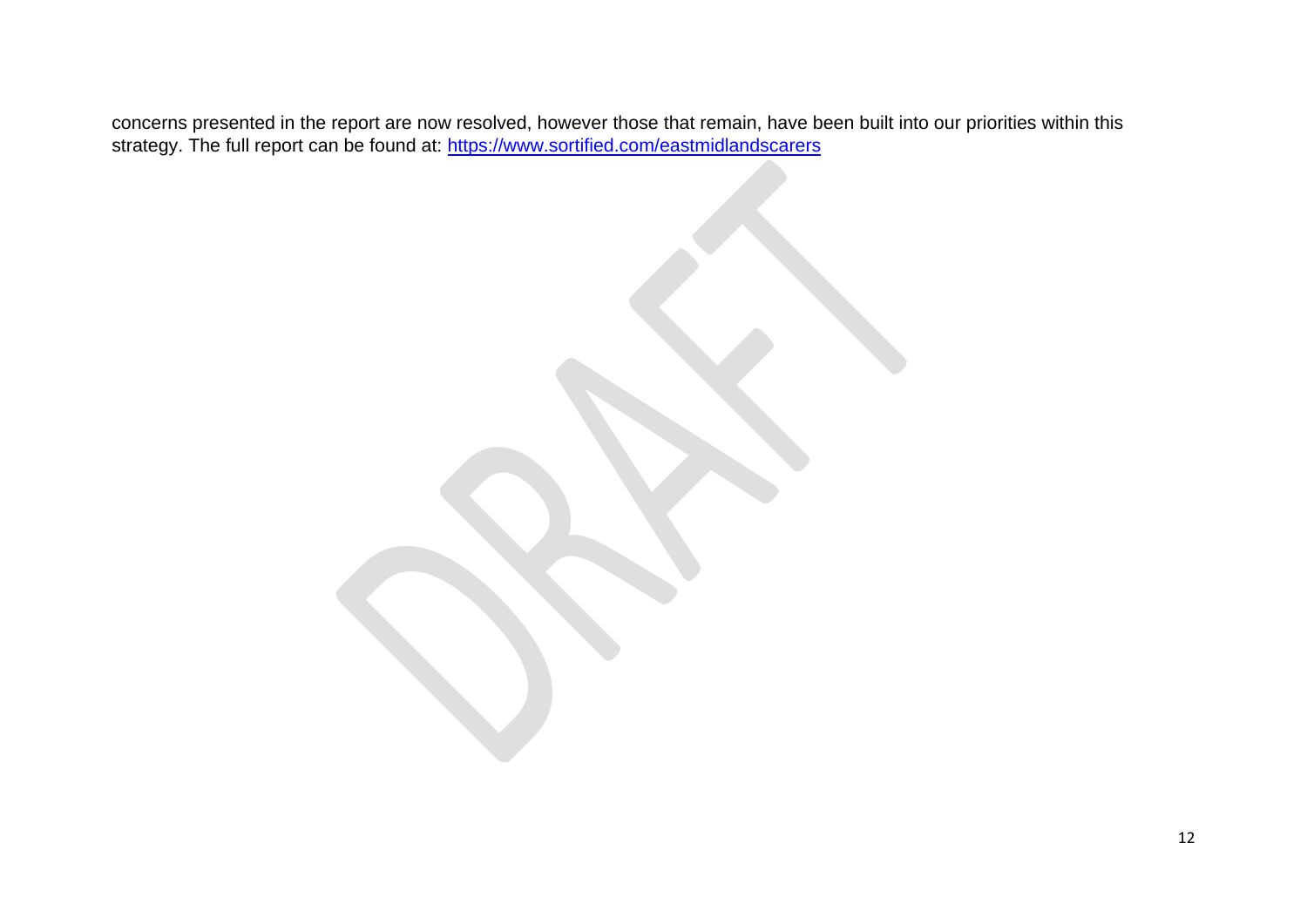## <span id="page-12-0"></span>**8. What Leicester, Leicestershire and Rutland carers say**

During the summer of 2021 we tried to speak to as many local carers as we could about the 2018-2021 Carers Strategy and their caring situations.

The carers were from a range of backgrounds: including parent carers, carers of different ethnic origins, young carers, older carers and working carers.

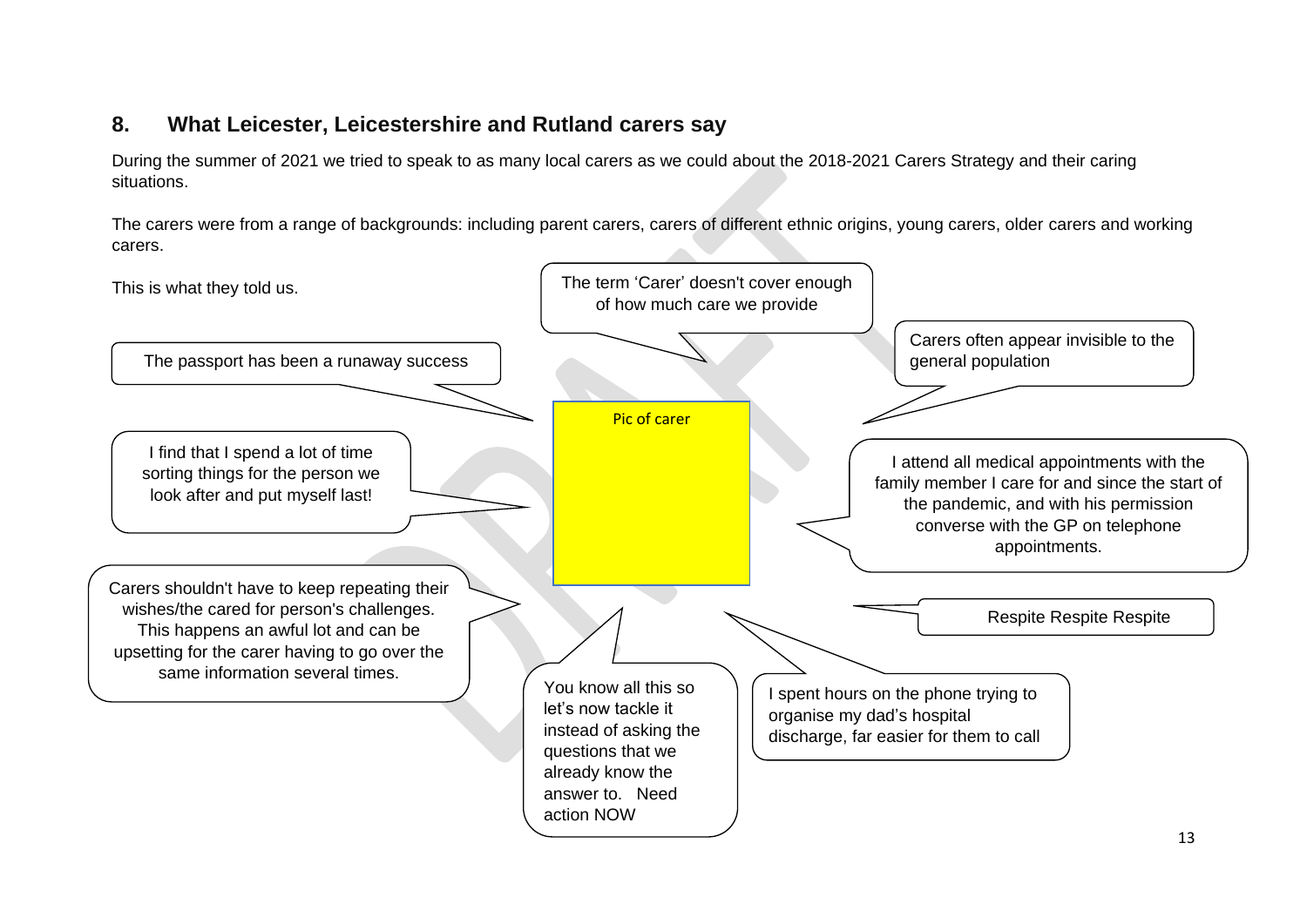## <span id="page-13-0"></span>**9. Guiding principles**



The strategy continues to be underpinned by the guiding principles that reflect both the national and local requirements of carers.

The above principles have been translated into key priority and actions (as detailed in section 9) and each partner organisation will be expected to build upon them in the development of their individual delivery plans.

Although funding in relation to carers is not directly addressed within this strategy, the financial position faced by both health and social care organisations cannot be ignored. Therefore, the available resources for each organisation will be reflected in the individual plans that will be developed by the partners, which will underpin this strategy and the guiding principles.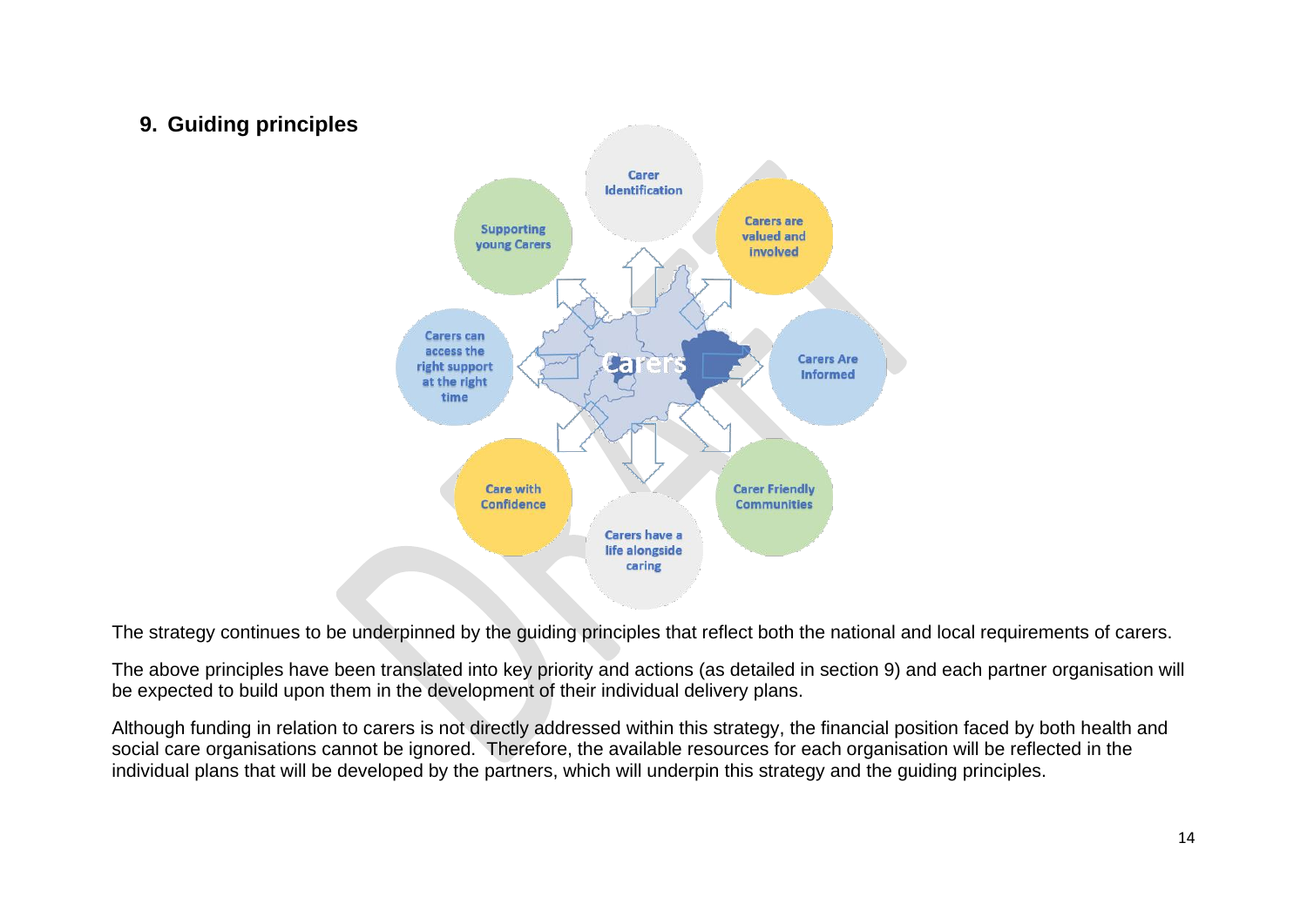# <span id="page-14-0"></span>**10. Key priorities and associated actions**

| 1. Carers are identified early and recognised - Building awareness of caring and its diversity |                             |                                                      |  |
|------------------------------------------------------------------------------------------------|-----------------------------|------------------------------------------------------|--|
| What the engagement told us                                                                    | What will we carry          | What are our new actions?                            |  |
|                                                                                                | forward?                    |                                                      |  |
| Identification is still an issue for carers linked to                                          |                             | Continued promotion and growth of the carers         |  |
| lack of understanding of what caring is.                                                       | Ongoing staff training      | passport scheme.                                     |  |
|                                                                                                | development to aid          |                                                      |  |
| Engagement recognised the need for GP                                                          | awareness and               | Improving access to primary care and health          |  |
| surgeries to improve identification of carers.                                                 | identification              | checks for carers as a means of supporting carers    |  |
|                                                                                                |                             | to maintain their own physical and mental health     |  |
| Lack of recognition was cited as a barrier to                                                  | Ongoing review of           | and wellbeing.                                       |  |
| being kept informed; this was mentioned as a                                                   | information and use of      |                                                      |  |
| particular issue in hospital settings.                                                         | pages to aid carers to      | A social seeding programme to provide ongoing        |  |
|                                                                                                | identify themselves         | relationships and alliances through the ICS and      |  |
| Carers not receiving Carers Allowance feel                                                     |                             | ensure it is reaching out to carers across cultures. |  |
| they aren't recognised like those who receive                                                  | Continued promotion of      |                                                      |  |
| it.                                                                                            | Digital Resource for Carers | Ensure better carer identification and consideration |  |
|                                                                                                | & Employers for Carers      | of their needs on admission to and discharge from    |  |
|                                                                                                | resources                   | hospital.                                            |  |
|                                                                                                |                             |                                                      |  |
|                                                                                                |                             | Use of social media, to raise carer awareness,       |  |
|                                                                                                |                             | particularly around young carers.                    |  |
| How will we know this has worked?                                                              |                             |                                                      |  |
|                                                                                                |                             |                                                      |  |

- Increase in identified carers GP registers, council systems, carers recorded to be accessing commissioned services
- An increase in the number of carers registered for a carers passport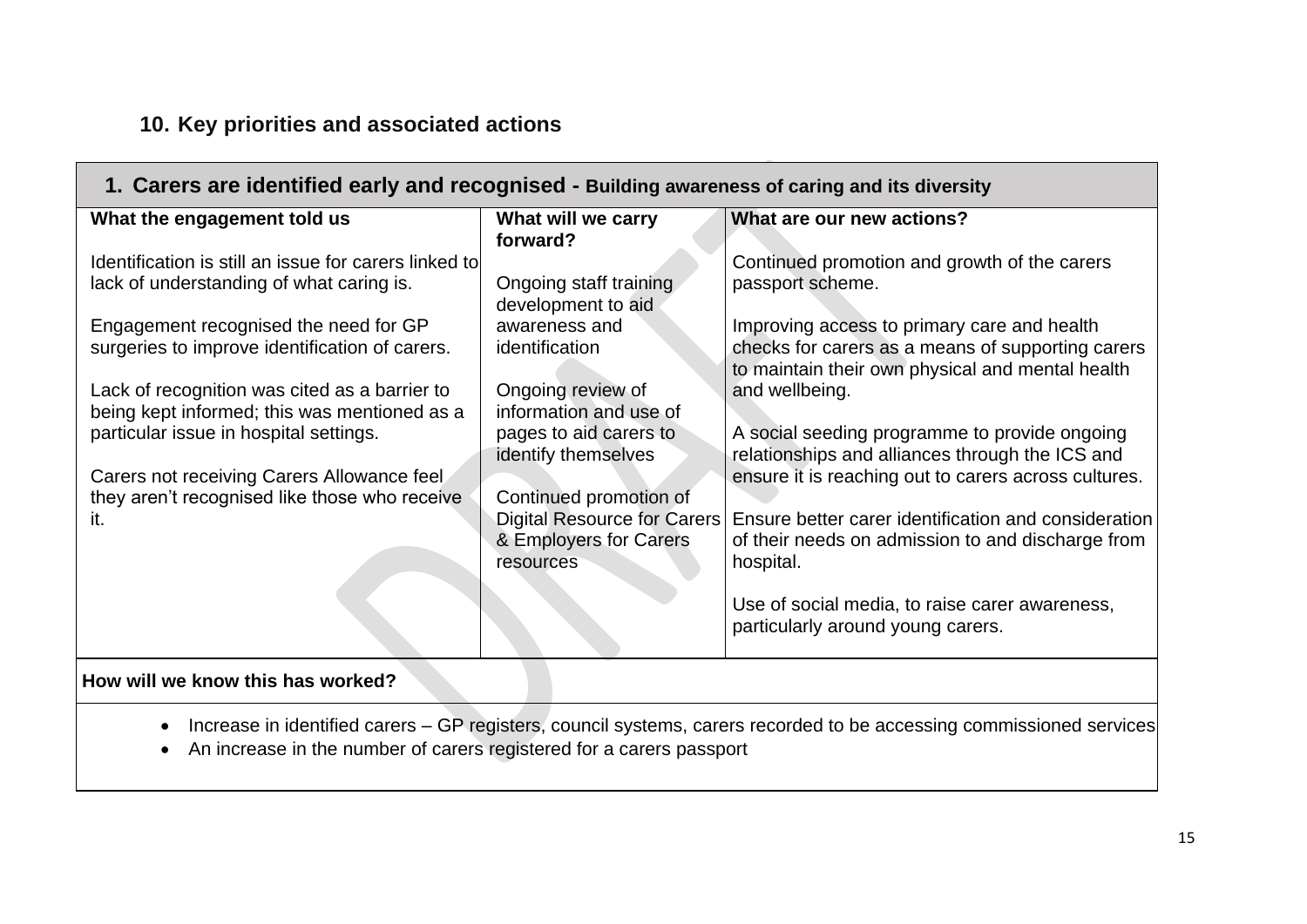| 2. Carers are valued and involved - Caring today and in the future                                                                                                                                                       |                                                                                                                          |                                                                                                                                                                                                                 |  |
|--------------------------------------------------------------------------------------------------------------------------------------------------------------------------------------------------------------------------|--------------------------------------------------------------------------------------------------------------------------|-----------------------------------------------------------------------------------------------------------------------------------------------------------------------------------------------------------------|--|
| What the engagement told us                                                                                                                                                                                              | What will we carry forward? What are our new actions?                                                                    |                                                                                                                                                                                                                 |  |
| Carers told us they would like simple<br>acknowledgement of the role they play in<br>supporting the person they care for.<br>Carers still do not feel valued, they report<br>feeling forgotten about during the pandemic | Further staff training $-$ to<br>ensure carers are<br>recognised as experts by<br>experience.<br>Move towards a more co- | Create an agreed approach for communicating<br>with carers across Leicester Leicestershire and<br>Rutland.<br>The Carers Delivery Group will seek to influence<br>the information provided to carers around the |  |
| and isolated.                                                                                                                                                                                                            | productive approach to the<br>planning and delivery of                                                                   | differing care pathways across the system.                                                                                                                                                                      |  |
| Those carers that are identified, report not<br>being recognised as experts by experience in<br>the health and wellbeing of the cared for.                                                                               | services.<br>Ongoing work with hospital<br>teams regarding discharge                                                     | Development of 'You Said We Did' approach -<br>showing that carer voice influences and shapes<br>the design and delivery of our services.                                                                       |  |
| Carers reported lack of feeling valued, and<br>comment this is often linked to not being<br>recognised as a carer.                                                                                                       |                                                                                                                          | Utilise an 'integration index' to be co-produced to<br>measure the extent to which the local health<br>service and its partners are genuinely providing<br>joined up, personalised and anticipatory care.       |  |
|                                                                                                                                                                                                                          |                                                                                                                          | Ensure that adult services are aware of and<br>include young carers that may be involved in<br>supporting the person receiving care.                                                                            |  |
| How will we know this has worked?                                                                                                                                                                                        |                                                                                                                          |                                                                                                                                                                                                                 |  |

- Increased satisfaction level from carers within the next national carers survey
- Positive outcomes feedback from commissioned services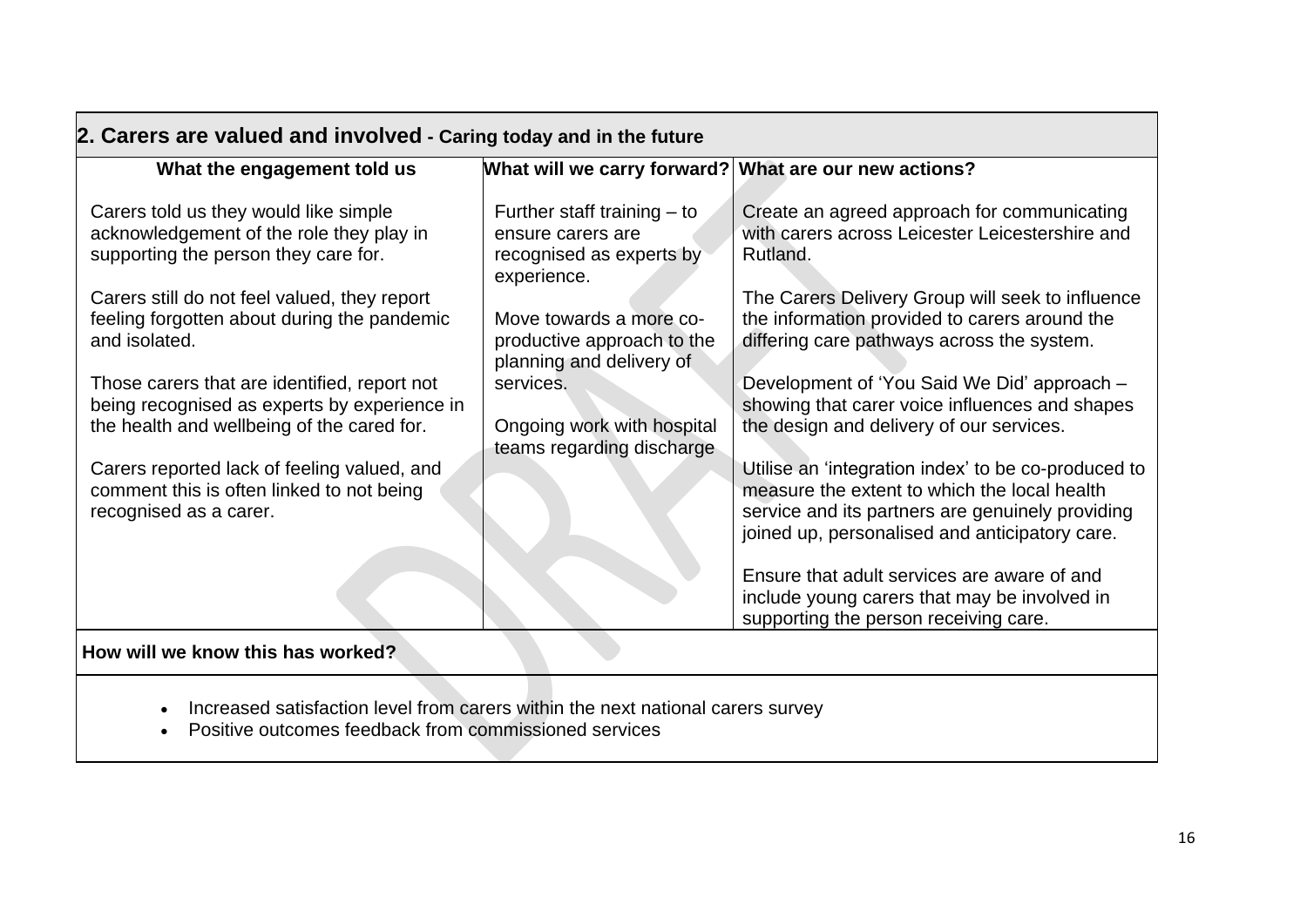| 3. Carers are informed - Carers receive easily accessible, appropriate information, advice and signposting                                                                                |                                                                          |                                                                                                                                                                            |  |
|-------------------------------------------------------------------------------------------------------------------------------------------------------------------------------------------|--------------------------------------------------------------------------|----------------------------------------------------------------------------------------------------------------------------------------------------------------------------|--|
| What the engagement told us                                                                                                                                                               | What will we carry forward? What are our new actions?                    |                                                                                                                                                                            |  |
| Knowing where to look for required information<br>was noted as a barrier for carers.                                                                                                      | have access to                                                           | Further sessions planned for Ensuring carers can access the information they<br>key staff to ensure all teams   need; in the formats they require.                         |  |
| Carers told us that when they were identified as<br>the main contact for the person they care for<br>they were kept informed in some instances.                                           | knowledgeable staff member<br>for support around working<br>with carers. | Refresh of the internet pages to ensure<br>information is clear, pages are easy to navigate<br>and language used isn't "too<br>corporate". Including information for young |  |
| Carers like to use their GP for information and<br>support                                                                                                                                | Consider best<br>communication pathways<br>particularly in light of the  | carers.<br>Including information on advocacy and getting                                                                                                                   |  |
| Lack of recognition was cited as a barrier to<br>being kept informed, carers feel they aren't<br>offered the information as the person dealing<br>with them doesn't view them as a carer. | COVID-19 pandemic.                                                       | carers voices heard.<br>Development of relationships with schools and<br>colleges to improve young carers awareness.                                                       |  |
|                                                                                                                                                                                           |                                                                          |                                                                                                                                                                            |  |

#### **How will we know this has worked?**

• Increase in the proportion of carers who say they find it easy to find information about services

• Increase in carers identified

• Increase in numbers of carers accessing carer support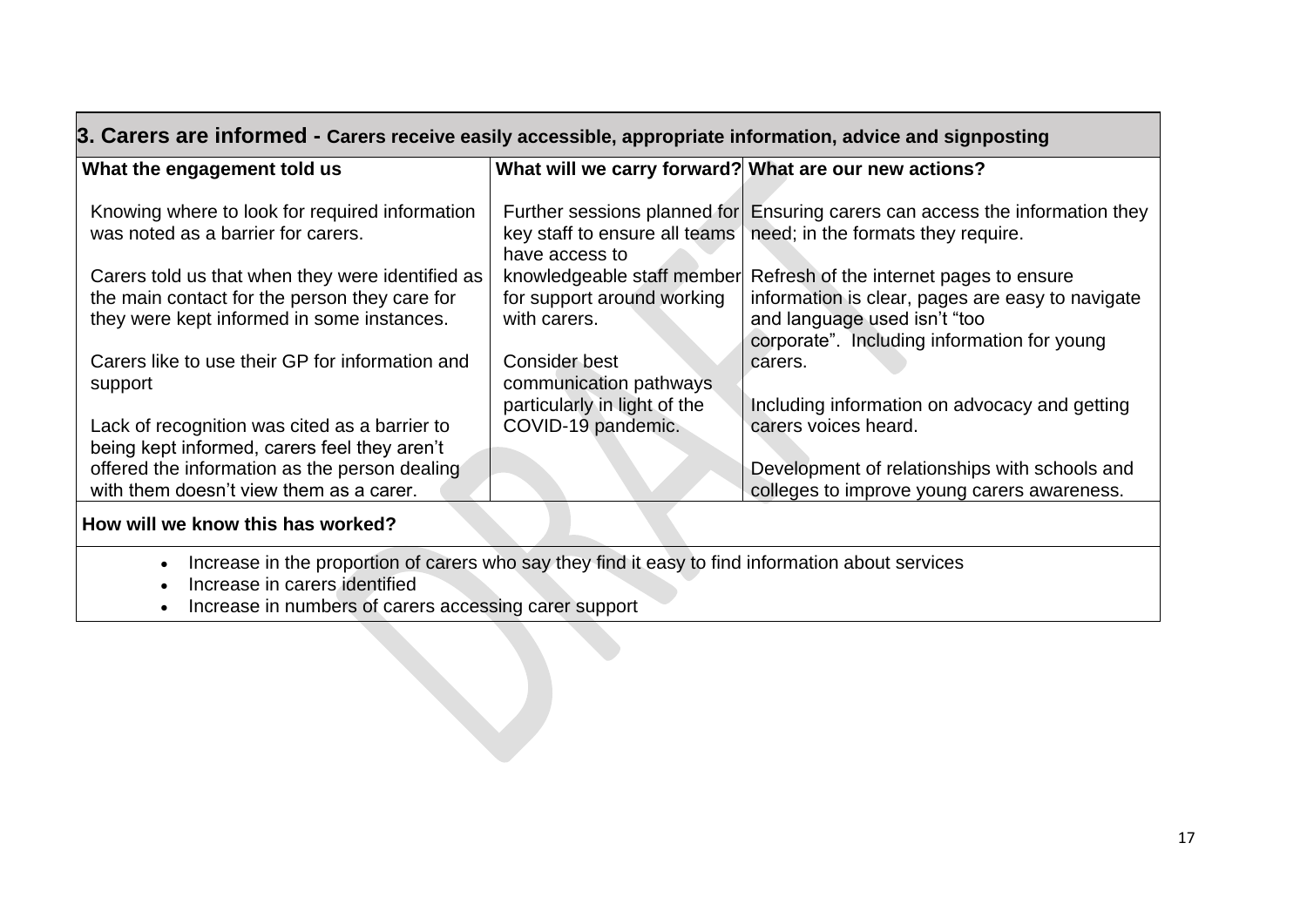| What the engagement told us                                                                                                                                                                                                            | What will we carry forward?                                                                                                                                                                                                                                                                                                            | What are our new actions?                                                                                                                                                                                                                                                                                                                                                                                            |
|----------------------------------------------------------------------------------------------------------------------------------------------------------------------------------------------------------------------------------------|----------------------------------------------------------------------------------------------------------------------------------------------------------------------------------------------------------------------------------------------------------------------------------------------------------------------------------------|----------------------------------------------------------------------------------------------------------------------------------------------------------------------------------------------------------------------------------------------------------------------------------------------------------------------------------------------------------------------------------------------------------------------|
| Carers told us they would like to see the use of<br>volunteers to support carers.<br>Carers told us that by raising awareness of<br>caring in communities, community venues, and<br>local businesses may become more<br>accommodating. | Continue to take the views of<br>carers into account in future<br>commissioning exercises,<br>including consideration of<br>updated geographic and<br>demographic data from the<br>updated census 2021.<br>Continue to work with<br>communities to support carers<br>through awareness raising<br>within existing community<br>groups. | We will ensure that the priorities within the carers<br>strategy are aligned with The Integrated Care<br><b>Board People and Communities Strategy</b><br>2022/2023<br>Continued promotion and growth of the carers<br>passport scheme. Specifically targeting community<br>schemes and groups within neighbourhoods.<br>Development of relationships with schools and<br>colleges to improve young carers awareness. |
| How will we know this has worked?                                                                                                                                                                                                      |                                                                                                                                                                                                                                                                                                                                        |                                                                                                                                                                                                                                                                                                                                                                                                                      |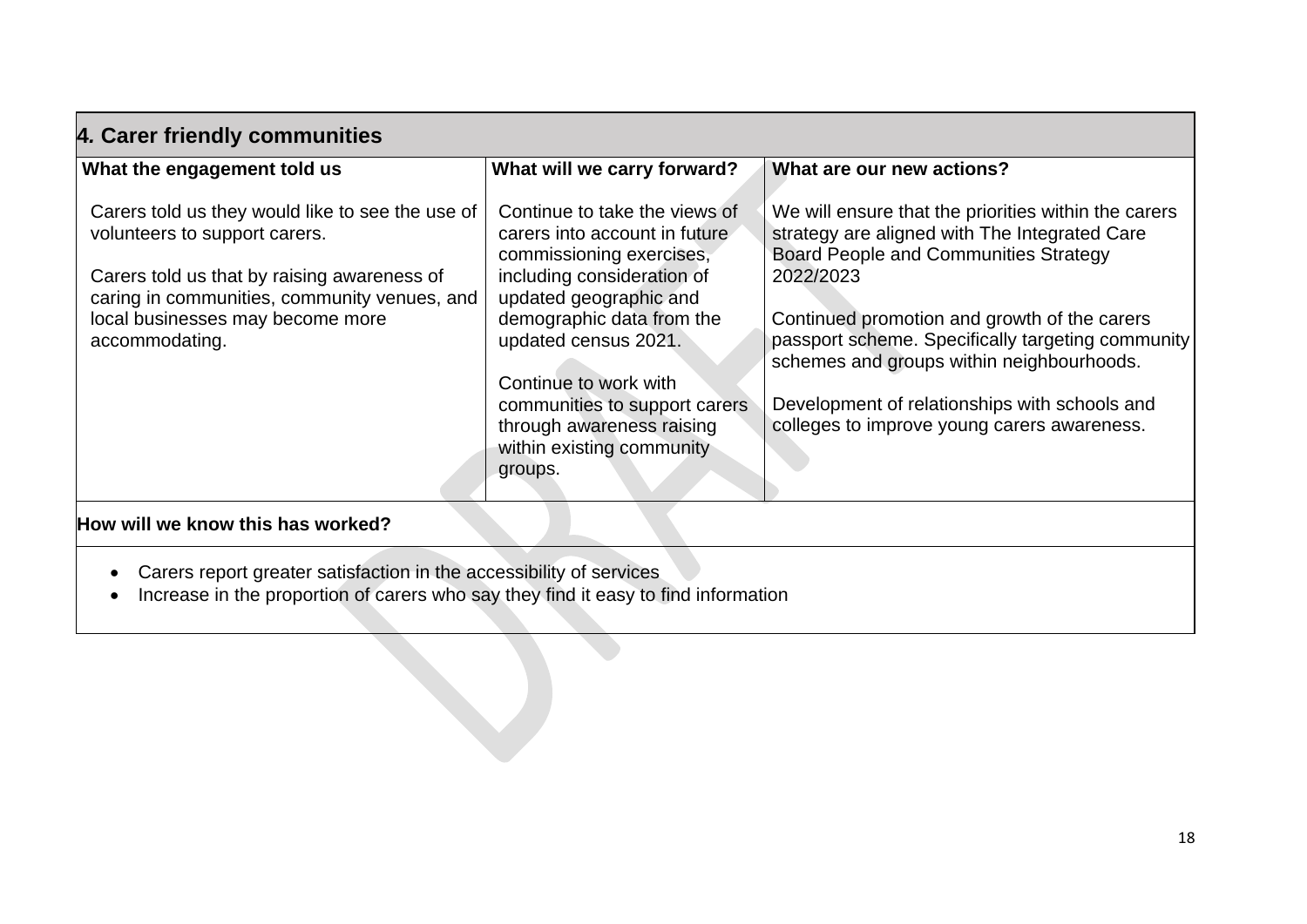| 5. Carers have a life alongside caring - Health, employment and financial wellbeing                                                                                                                                                                                                                                                                                                                                                                                                                                               |                                                                                                                                                                                                                                                                                                                        |                                                                                                                                                                                                                                                                                                                                                                                                                                                                                                                                                                          |  |
|-----------------------------------------------------------------------------------------------------------------------------------------------------------------------------------------------------------------------------------------------------------------------------------------------------------------------------------------------------------------------------------------------------------------------------------------------------------------------------------------------------------------------------------|------------------------------------------------------------------------------------------------------------------------------------------------------------------------------------------------------------------------------------------------------------------------------------------------------------------------|--------------------------------------------------------------------------------------------------------------------------------------------------------------------------------------------------------------------------------------------------------------------------------------------------------------------------------------------------------------------------------------------------------------------------------------------------------------------------------------------------------------------------------------------------------------------------|--|
| What the engagement told us?<br>Loneliness, isolation and not having time for<br>themselves were key themes fed back by<br>carers, all having the potential to affect their<br>mental wellbeing negatively.<br>The financial impact of caring for someone<br>was of real concern to carers.<br>Carers are neglecting their own physical health<br>and wellbeing, putting off routine appointments<br>and in some cases elective surgeries because<br>they are unable to find appropriate support for<br>the person they care for. | What will we carry<br>forward?<br>Ongoing review of<br>information and use of web<br>pages – to ensure carers<br>know where they can go for<br>financial advice or support<br>CareFree promotion<br>ensuring all workers are<br>aware and are utilising the<br>offer.<br>Carers breaks provision still<br>under review | What are our new actions?<br>Ensuring carers have the information they need to<br>keep themselves well.<br><b>Forging robust links with the Mental Health</b><br>programme of work across the integrated care<br>system to ensure carers needs are recognised.<br>Work to improve transition planning with young<br>carers, to consider their future aspirations in<br>terms of college, university, leaving home.<br>Continue work with Leicestershire Partnership<br>Trust to develop a Lived Experience Framework.<br>This alongside trust-wide systems and processes |  |
| Carers do not get enough time for themselves.<br>Although we received limited feedback from<br>working carers, we know that flexibility is a key<br>factor in the ability to continue working.                                                                                                                                                                                                                                                                                                                                    | CCG's will continue to<br>screening invitations, NHS<br>health checks and<br>vaccinations, where<br>relevant.                                                                                                                                                                                                          | will allow for the creation of paid opportunities for<br>encourage carers to take up those with lived experience whilst developing<br>skills and experience.                                                                                                                                                                                                                                                                                                                                                                                                             |  |
| How will we know this has worked?                                                                                                                                                                                                                                                                                                                                                                                                                                                                                                 |                                                                                                                                                                                                                                                                                                                        |                                                                                                                                                                                                                                                                                                                                                                                                                                                                                                                                                                          |  |

- Increase in number of carers accessing carefree breaks
- Increased satisfaction level from carers within the next national carers survey
- Increase in the numbers of carers receiving information and advice regarding finance and benefits
- Increase in number of young carers receiving transition assessments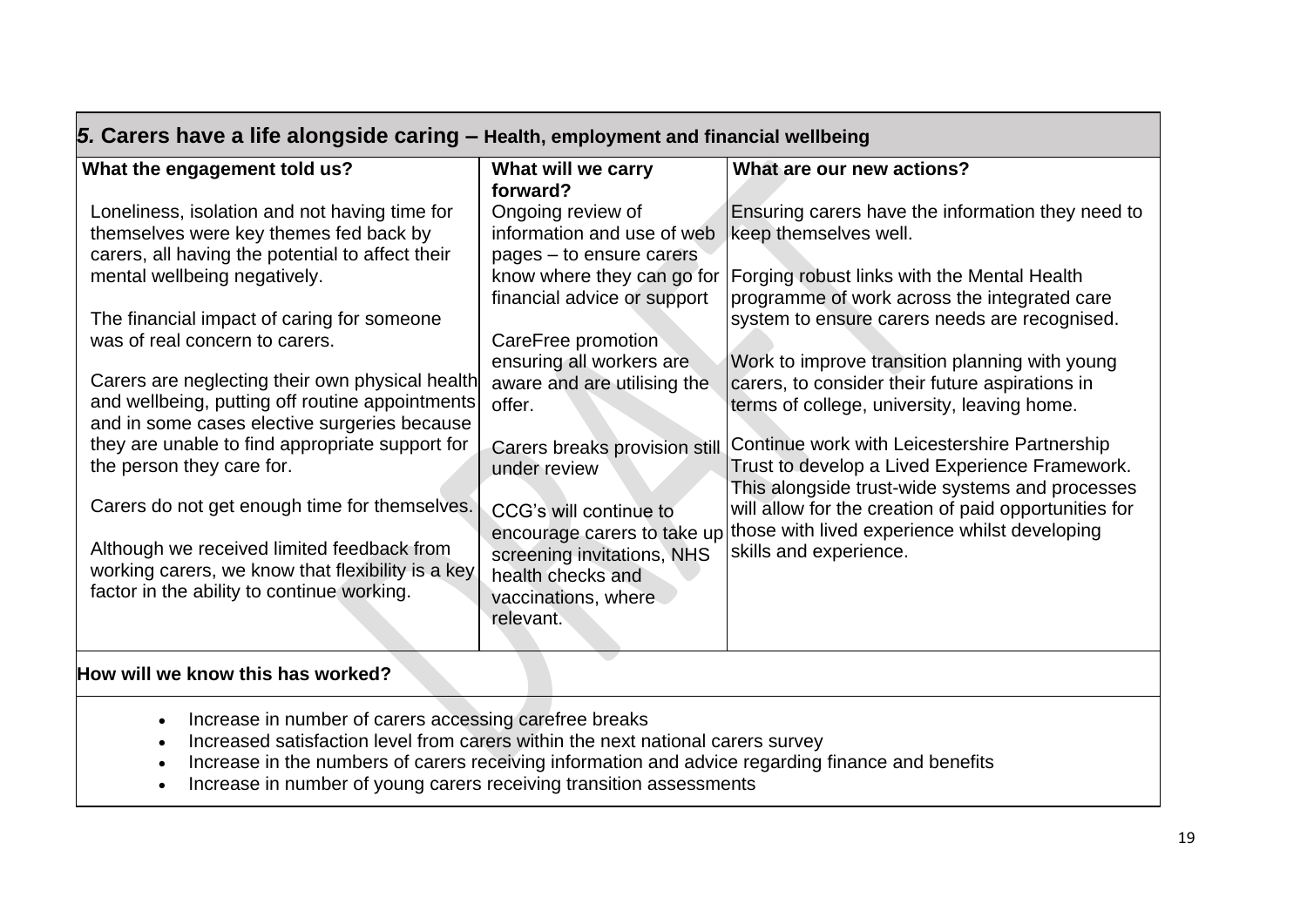| What the engagement told us                                                                 | What will we carry<br>forward?                      | What are our new actions?                                                                         |
|---------------------------------------------------------------------------------------------|-----------------------------------------------------|---------------------------------------------------------------------------------------------------|
| Local carers didn't identify with the previous title                                        |                                                     | Ensure carers are informed of technology solutions                                                |
| of priority 6 - Carers and the impact of<br>Technology Products and the living space.       | We will continue to work<br>with professionals from | that can support them.                                                                            |
| However, what did come through was that                                                     | housing,                                            | Work to enable carers to be confident using                                                       |
| carers have been reliant on technology or<br>gadgets during the pandemic.                   | equipment and<br>adaptations to improve the         | technology/gadgets.                                                                               |
|                                                                                             | carers' pathway and                                 | Introduce mechanisms to better support patients,                                                  |
| There was acknowledgement that housing<br>needs still exist, where properties aren't always | embed carer awareness.                              | carers and volunteers to enhance 'supported self-<br>management' particularly of long-term health |
| suitable particularly for carers supporting<br>someone who has severe needs.                |                                                     | conditions                                                                                        |

• Increase in the proportion of carers who say they find it easy to find information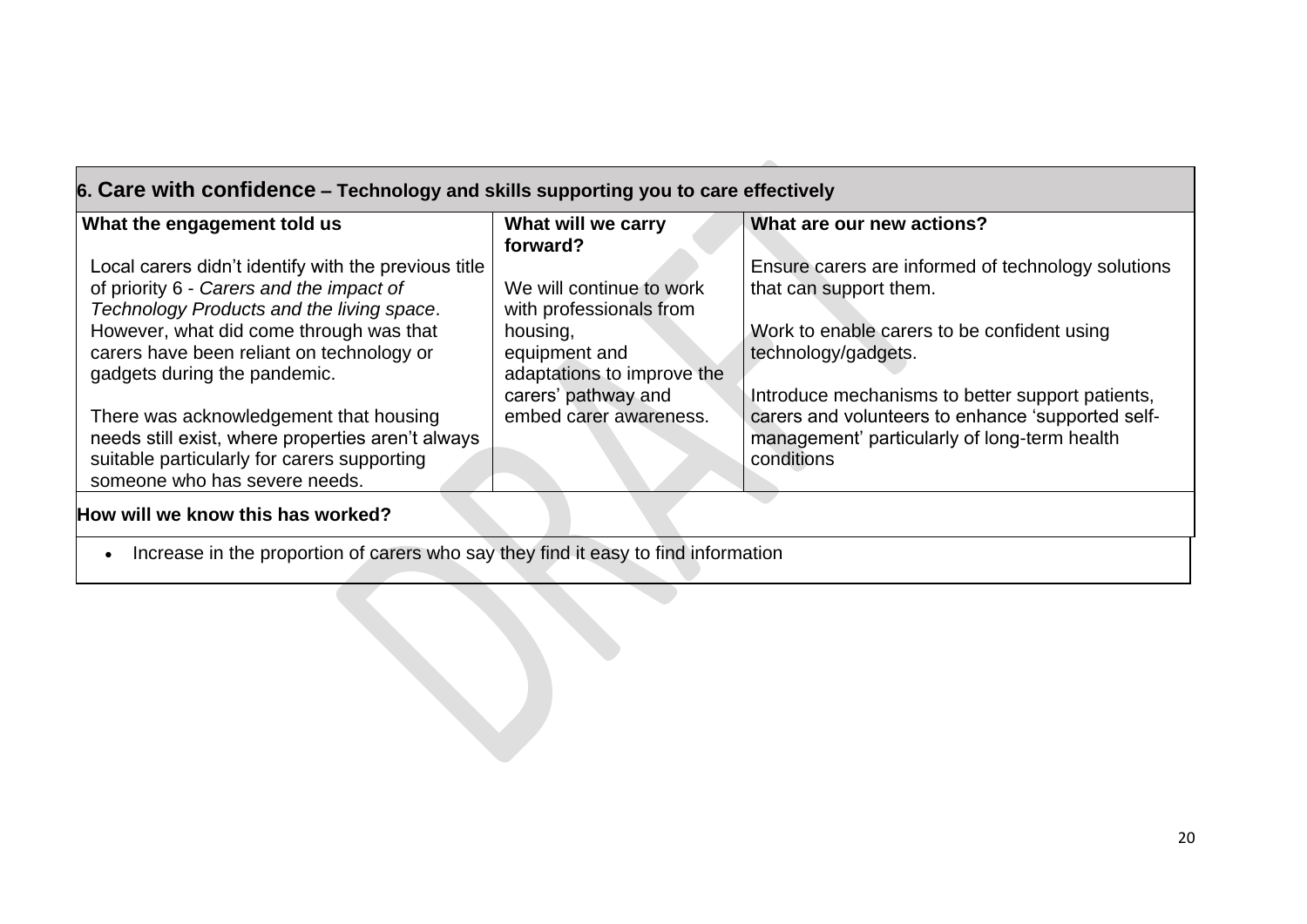| 7. Carers can access the right support at the right time - Services and systems that work for carers                                                                                                                                                                                                                                                                                                                                                                                                                                                                                                                                                                                                                                              |                                                                                                                                                                                                                                                              |                                                                                                                                                                                                                                                                                                                                                                                                                                                                                                                                                                                                                                                                                                                                                 |  |
|---------------------------------------------------------------------------------------------------------------------------------------------------------------------------------------------------------------------------------------------------------------------------------------------------------------------------------------------------------------------------------------------------------------------------------------------------------------------------------------------------------------------------------------------------------------------------------------------------------------------------------------------------------------------------------------------------------------------------------------------------|--------------------------------------------------------------------------------------------------------------------------------------------------------------------------------------------------------------------------------------------------------------|-------------------------------------------------------------------------------------------------------------------------------------------------------------------------------------------------------------------------------------------------------------------------------------------------------------------------------------------------------------------------------------------------------------------------------------------------------------------------------------------------------------------------------------------------------------------------------------------------------------------------------------------------------------------------------------------------------------------------------------------------|--|
| What the engagement told us?<br>Carers tell us they want to receive support<br>that recognises their individual<br>circumstances, and they sometimes needed<br>support to navigate through the health and<br>social care system.<br>Carers want to be able to help themselves<br>too and are looking for access to carer<br>courses, to support them in their caring role.<br>Carers want support with health and<br>wellbeing particularly mental health support<br>for carers, both for their own health and with<br>support managing caring for somebody with<br>a mental health condition.<br>Carers require support with hospital<br>discharge, starting right at the point of<br>admission ensuring they are kept informed<br>and involved. | What will we carry<br>forward?<br>Ongoing use of<br><b>Carers Delivery</b><br>Group (CDG) to<br>ensure that all<br>organisations work<br>together to improve<br>support for carers.<br>People will be<br>signposted to<br>sources of support<br>post-caring. | What are our new actions?<br>Forging robust links with the Mental Health programme of<br>work across the integrated care system to ensure carers<br>needs are recognised.<br>The Carers Delivery Group will seek to influence the<br>information provided to carers around the differing care<br>pathways across the system.<br>Targeted work to raise the profile of the carers passports<br>within Hospital and GP services.<br>To ensure that carers are supported to plan for<br>emergencies.<br>Work alongside LOROS and the Carers Matters Stakeholder<br>group to understand what matters to carers supporting a<br>loved one at the end of life.<br>Roll out of Young Carers passport across Leicester,<br>Leicestershire, and Rutland. |  |
| How will we know this has worked?                                                                                                                                                                                                                                                                                                                                                                                                                                                                                                                                                                                                                                                                                                                 |                                                                                                                                                                                                                                                              |                                                                                                                                                                                                                                                                                                                                                                                                                                                                                                                                                                                                                                                                                                                                                 |  |
| Improvements in carer reported quality of life and satisfaction with social services.                                                                                                                                                                                                                                                                                                                                                                                                                                                                                                                                                                                                                                                             |                                                                                                                                                                                                                                                              |                                                                                                                                                                                                                                                                                                                                                                                                                                                                                                                                                                                                                                                                                                                                                 |  |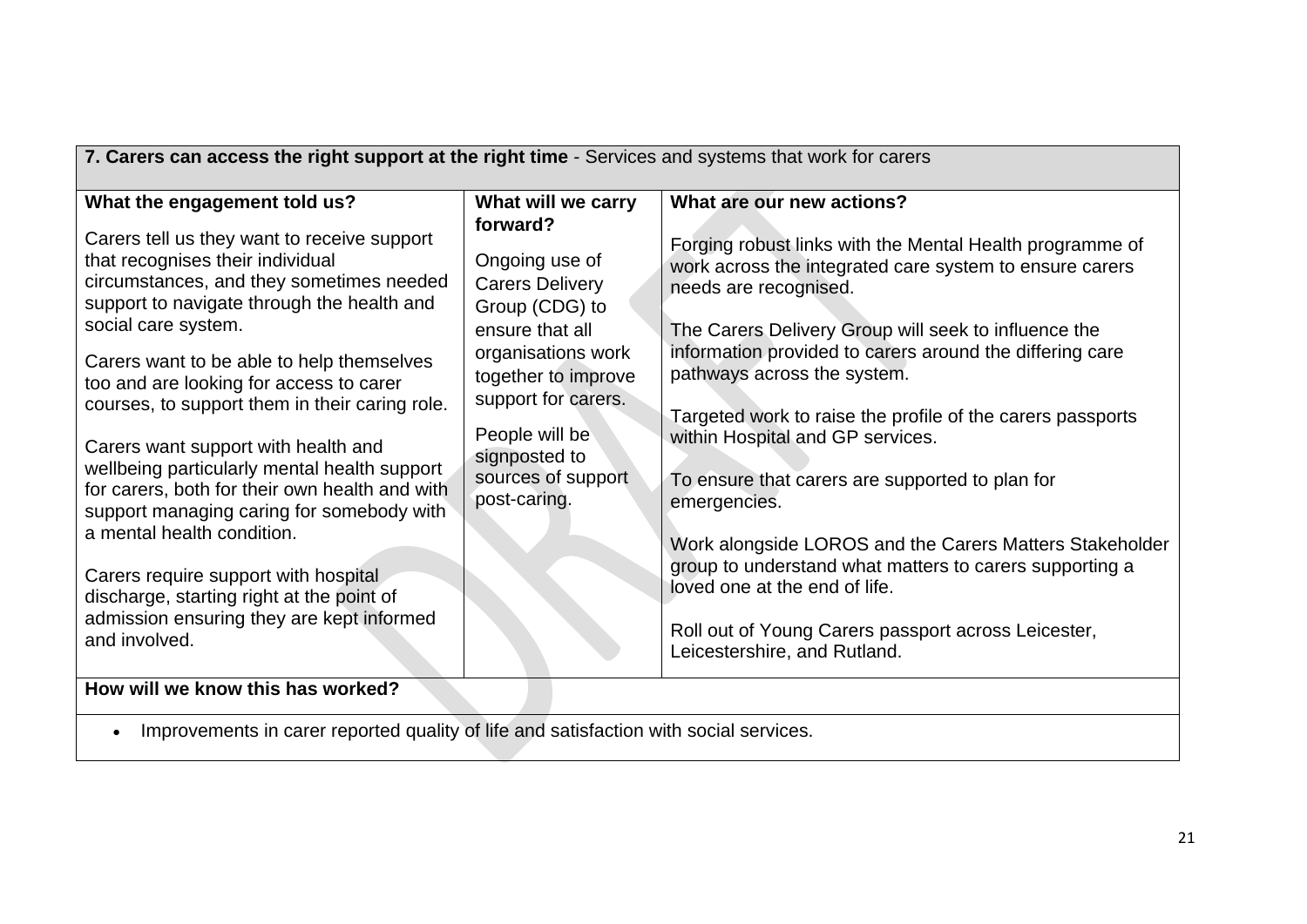| 8. Supporting young carers                                                                                                                                                                                                                                                                                                                                                                                                                                                                                                                                                                                                                     |                                                                                  |                                                                                                                                                                                                                                                                                                                                                                                                                                                                                                                                                                 |  |
|------------------------------------------------------------------------------------------------------------------------------------------------------------------------------------------------------------------------------------------------------------------------------------------------------------------------------------------------------------------------------------------------------------------------------------------------------------------------------------------------------------------------------------------------------------------------------------------------------------------------------------------------|----------------------------------------------------------------------------------|-----------------------------------------------------------------------------------------------------------------------------------------------------------------------------------------------------------------------------------------------------------------------------------------------------------------------------------------------------------------------------------------------------------------------------------------------------------------------------------------------------------------------------------------------------------------|--|
| What the engagement told us                                                                                                                                                                                                                                                                                                                                                                                                                                                                                                                                                                                                                    | What will we carry forward?                                                      | What are our new actions?                                                                                                                                                                                                                                                                                                                                                                                                                                                                                                                                       |  |
| A number of Leicestershire young carers wanted<br>to remove priority 8 and have actions for<br>supporting young carers embedded within the<br>actions for the other priorities.<br>Young carers identified the need to be 'young<br>people' and want time for themselves.<br>Young carers want to be able to find the<br>information they need.<br>Young carers need support to identify as young<br>carers, which is mindful of the needs of the<br>whole family, particularly within schools, and<br>colleges.<br>Young carers say they often miss education due<br>to their caring responsibilities which can impact<br>their life choices. | Embed the whole family<br>approach<br>Working with educational<br>establishments | Develop young carer support that acknowledges<br>young carers miss out on childhood and other key<br>activities as well as providing appropriate mental<br>health support where required.<br>Work with young carers to improve the way that the<br>health system including GP's supports young<br>carers.<br>Local authorities will work with young carers to<br>ensure that their aspirations of going to college,<br>university, leaving home, are considered as part of<br>their work with young carer services.<br>Under 11 years support for young carers. |  |
| How will we know this has worked?                                                                                                                                                                                                                                                                                                                                                                                                                                                                                                                                                                                                              |                                                                                  |                                                                                                                                                                                                                                                                                                                                                                                                                                                                                                                                                                 |  |
| Increased number of young carers known to services will be reported<br>Young carers report feeling listened to and respected                                                                                                                                                                                                                                                                                                                                                                                                                                                                                                                   |                                                                                  |                                                                                                                                                                                                                                                                                                                                                                                                                                                                                                                                                                 |  |

- Organisations can evidence a more robust approach to working with young carers and their families
- The impact of caring on young carers is taken into account in assessments and transition planning across social care
- Young carers report improved outcomes at home, school or in employment